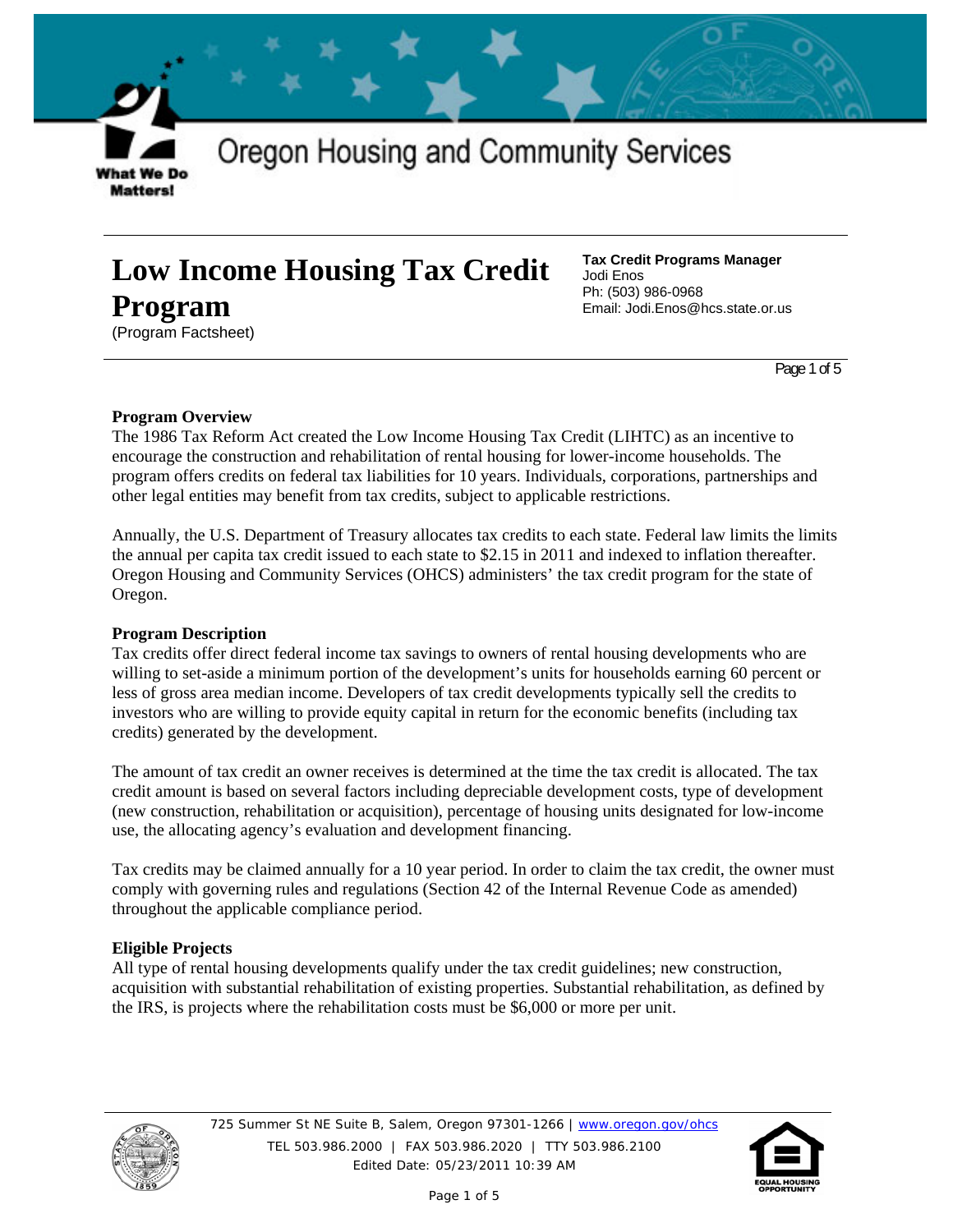

(Program Factsheet)

**Tax Credit Programs Manager**  Jodi Enos Ph: (503) 986-0968 Email: Jodi.Enos@hcs.state.or.us

Page 2 of 5

At a minimum a development must:

• Set-aside a minimum of 20 percent of the units as rent restricted and available to tenants whose incomes do not exceed 50 percent of the area median income,

**or** 

**Matters!** 

• Set-aside a minimum of 40 percent of the units as rent restricted and available to tenants whose incomes do not exceed 60 percent of the area gross median income.

Income limits are defined annually by the U.S. Department of Housing and Urban Development (HUD) based on family size and development location. As the family size increases or decreases, the maximum qualifying income allowances increase or decrease accordingly.

The development's low-income units must have gross rents, including allowances for tenant-paid utilities that do not exceed 30 percent of qualifying income limitations. Maximum gross rents allowed under the program vary by area and the number of bedrooms in a unit. These rents are based upon the annual income limits published by HUD.

The development must be maintained as low-income housing for an initial 15 year compliance period and be subject to an extended use period of 15 additional years or more, depending upon the owner's commitment.

#### **Tax Credit Allocation / Application Process**

Prior to allocating tax credits, each state is required to develop a Qualified Allocation Plan (QAP). Oregon's allocation plan provides both a competitive and non-competitive process for awarding tax credits to developments that address the state's low-income housing needs. The plan also includes other selection criteria, such as provision or resident services, site amenities and unmet housing needs.

Federal regulations require at least 10 percent of a state's tax credits be set-aside for qualified nonprofit organizations that are tax-exempt under Section 501 (c)(3) or 501 (c)(4) of the Internal Revenue Code. Providing low-income housing must be one of the organizational purposes of the qualified organization, and among other things, must also have ownership and materially participate in the construction and management of the development during the applicable compliance period.



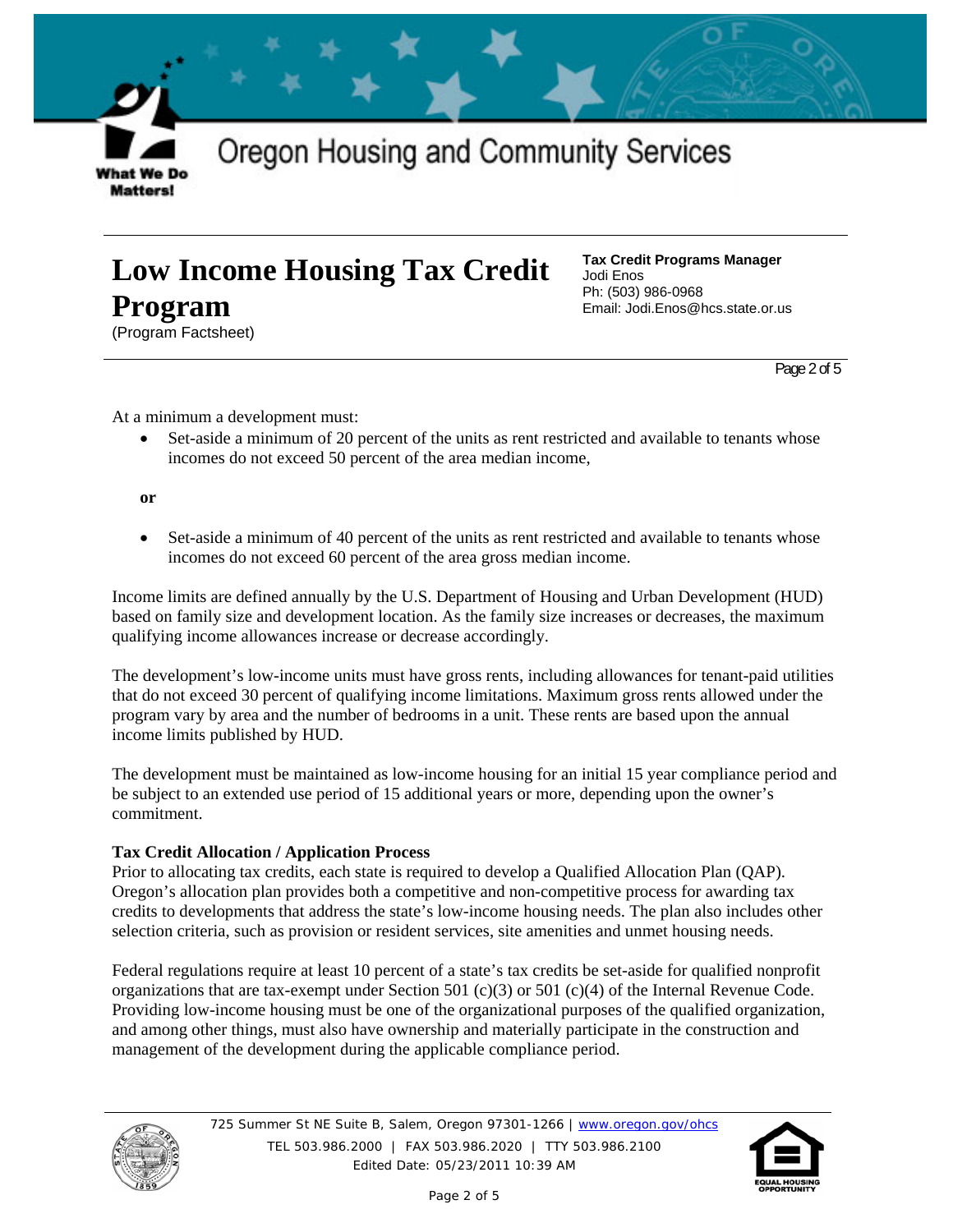

# **Low Income Housing Tax Credit**

### **Program**

**Matters!** 

(Program Factsheet)

**Tax Credit Programs Manager**  Jodi Enos Ph: (503) 986-0968 Email: Jodi.Enos@hcs.state.or.us

Page 3 of 5

#### **Competitive Credits**

Applications for competitive credits are taken as part of the department's Consolidated Funding Cycle (CFC). The CFC awards credits that are subject to the state cap and has specific timelines for applications. Please contact OHCS for more information regarding the CFC process.

#### **Non-Competitive Credits**

Developments that have 50 percent or more of the aggregate basis of buildings and land financed by taxexempt bonds may receive a 30 percent present value credit if they qualify under the program regulations and meet the requirements of the state's QAP. Credits received by these developments do not reduce the state's annual allocation authority.

#### **Maximum Tax Credit Eligibility**

The maximum annual tax credit available to a development is calculated using an annual tax credit percentage. That percentage provides a "present value" of either 30 to 70 percent of the low-income units qualified costs.

Development costs eligible for a 30 percent present value credit include:

- Qualified acquisition costs of developments that will be substantially rehabilitated.
- Qualified costs of new construction and substantial rehabilitation developments that will be financed with tax-exempt bonds or subsidized federal loans.

Development costs eligible for a 70 percent value credit include qualified costs of new construction and substantial rehabilitation that have no federal financing subsidies, subject to some exemptions.

Over the 10 year credit period, the annual rate for a 30 percent value credit is approximately four percent; the annual rate for a 70 percent present value credit is approximately nine percent. Maximum tax credit eligible is determined by multiplying the applicable annual percentage rate (approximately four to nine percent) by the eligible development, acquisition, and rehabilitation costs attributable to the designated low-income units in the development.

#### **Application**

The tax credit award process consists of three separate application procedures. Each process requires a separate financial evaluation by the department.



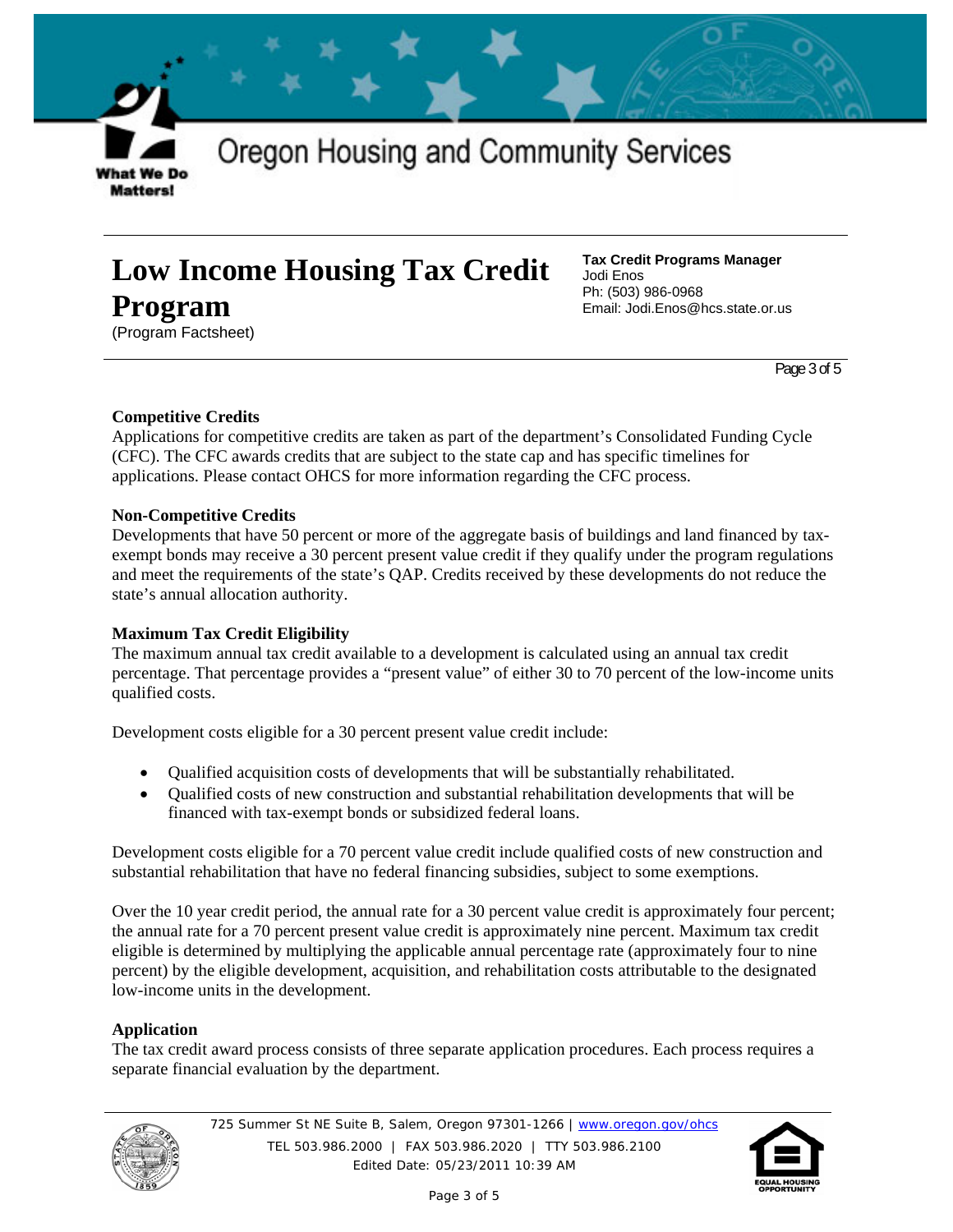

(Program Factsheet)

**Matters!** 

**Tax Credit Programs Manager**  Jodi Enos Ph: (503) 986-0968 Email: Jodi.Enos@hcs.state.or.us

Page 4 of 5

Initial Request: The initial request is through the CFC or its non-competitive equivalent. This application determines the amount of tax credits allowable for each project.

Carryover Allocation Request: If a project that has received a reservation of credits will not be completed during the year the tax credits are awarded, a Carryover Allocation Request must be prepared. A tax credit recipient must be able to provide documentation showing:

- The project has expended at least 10 percent of project costs during the year in which the credit has been requested; and
- The application has site control.

The application must be revised, if necessary, to reflect the current financial situation (cost increase or reduction). A Carryover Allocation Agreement is sent to the Internal Revenue Service (IRS) for their records and a copy is given to the applicant.

Placed in Service Request: When a project is completed (either during the year the tax credit is awarded or with 24 months of the Carryover Allocation Agreement), the tax credit recipient must provide final documentation that shows when the project was Placed in Service. This application request must include a final, as-built cost verification, syndication and/or limited partnership agreement, property management plan, and certification of all subsidies.

Key documents in the process include:

- Offer of Reservation: Once a project has been reviewed and a tax credit amount is determined, an Offer of Reservation, stating the proposed amount of tax credit, is submitted to the applicant.
- Reservation of Extended Use Agreement: The applicant is required to pay a reservation charge of five percent of the annual tax credit amount. Once the reservation charge has been received, the department and the applicant enter into a binding commitment that reserves the tax credit allocation and guarantees the project will be maintained as low-income housing for at least 30 years.
- Carryover Allocation: If a project will not be able to complete construction during the year that tax credits were allocated, then a Carryover Allocation Request must be prepared. The applicant must submit an updated application, provide evidence that at least 10 percent of total project costs have been expended, and provide proof of site control.